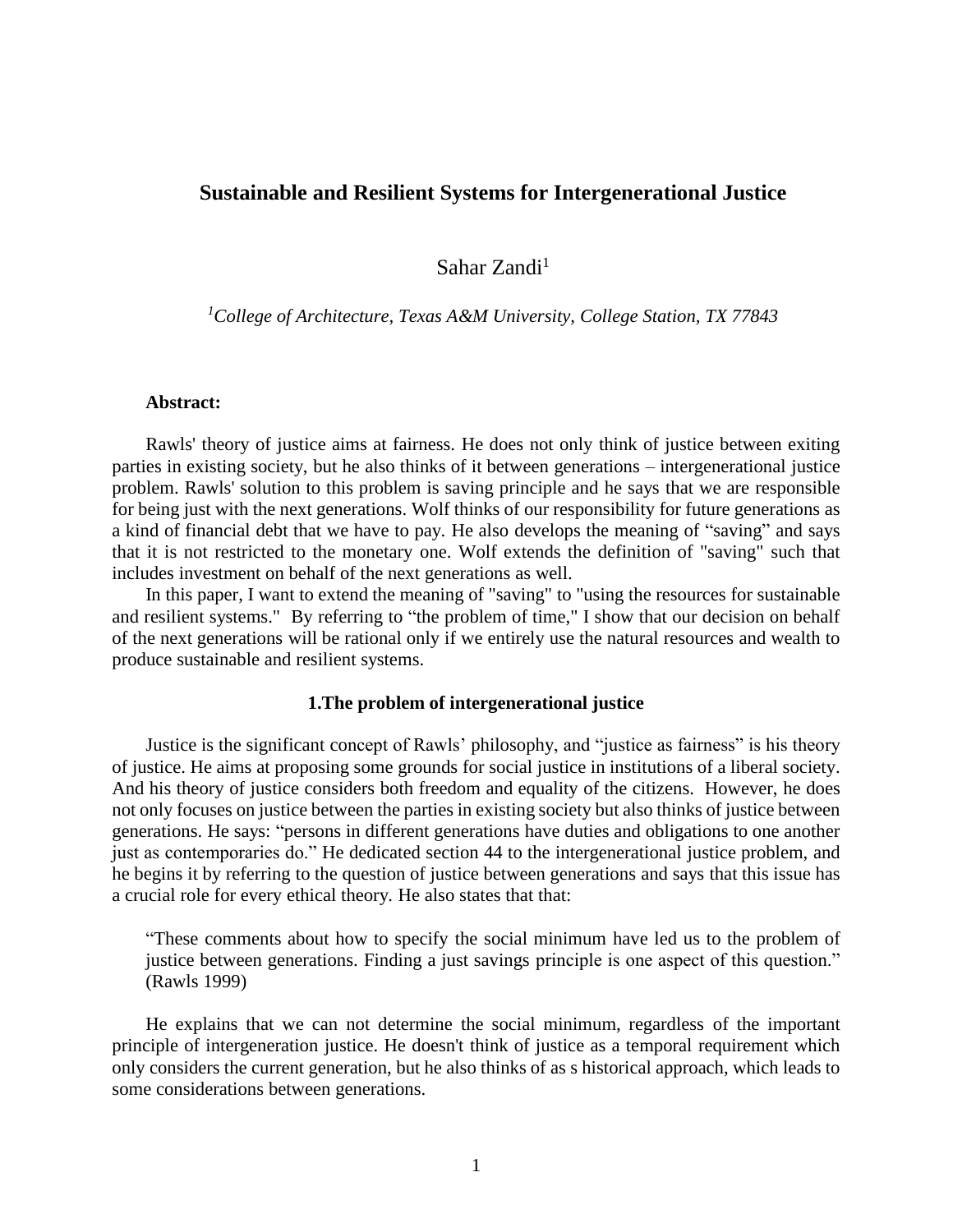There are two main questions here. First, are we, i.e., the individuals of the current generation, are responsible for the justice between us and the next generations? Rawls responds that every generation is responsible for justice with the next generations, but not vice versa (due to the fact that it is not possible.) Secondly, how can we be just regearing the next generations? In the next section, I will elaborate on Rawls' response to this question.

#### **2.Rawls solution: the principle of saving**

Rawls' response to the second question will be started by referring to the original position. He states that we can not think of intergenerational justice through a democratic approach because the only existing generation is the current generations, and we don't know anything about the next generations. So, we have to think of the original position by using the veil of ignorance. That is, we can consider that all the individuals in all generations will be present in a thought experience, and imagine that it is not determined that we are in the current generation or not. Then, the result of our consideration will be so closed to a fair and correct idea on the intergenerational justice problem. Rawls says that:

"Since no one knows to which generation he belongs, the question is viewed from the standpoint of each and a fair accommodation is expressed by the principle adopted. All generations are virtually represented in the original position since the same principle would always be chosen. An ideally democratic decision will result, one that is fairly adjusted to the claims of each generation and therefore satisfying the precept that what touches all concerns all." (Rawls 1999)

Accordingly, we can decide democratically through this thought experiment in the original position. Then, he states that utilitarianism doesn't work here well because "the utilitarian principle may lead to an extremely high rate of saving, which imposes excessive hardships on earlier generations." The expected utility of the next generations will definitely be larger than any present sacrifice. However, it is not fair, and it seems that utilitarianism is still less justified in the intergeneration justice problem.

#### **2.1. Saving principle**

Rawls' solution is the saving principle. He proposes that we would consider all generations in the original position and then invoking the veil of ignorance, we can think of the saving principle as a solution to this problem. He states that:

"The just savings principle can be regarded as an understanding between generations to carry their fair share of the burden of realizing and preserving a just society." (Rawls 1999)

That is, every generation has to partially save the natural recourses and wealth and transfer it to the next generations. In this way, every generation will benefit from the last generation and will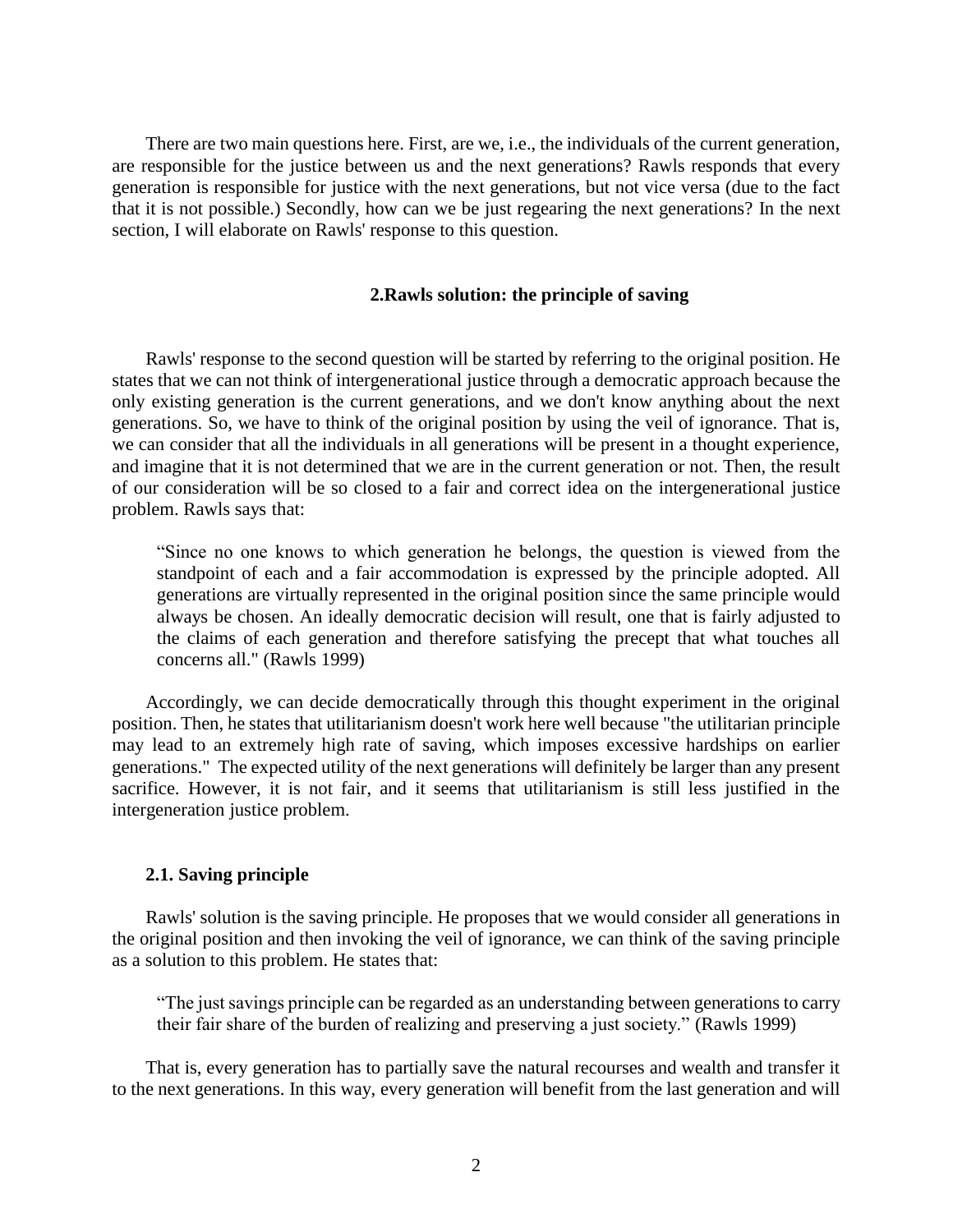transfer the saving to the next generations, and so the justice between generations will be realized. Definitely, the first generation can not benefit from the outcome of the other generations, but it is the nature of life, and this restriction is inevitable. But, the first generation can play a role in making this intergenerational justice.

## **3.Wolf's formulation of intergenerational justice: financial debt**

Rawls proposes the saving principle as a general solution for the intergenerational justice problem; however, he didn't elaborate on the details of this idea in different contexts and situations.(Afroogh 2019 & 2020) Wolf, in "Justice and Intergenerational Debt," states that

"We can think of environmental debts in the same way as financial debts, and that this will help us to understand our most important obligations of intergenerational justice." (Wolf 2008)

He clarifies that we can not decide on behalf of the next generations; however, we have to think about the effect of our actions on them. He gives an example of the huge amount of debt of the USA government and the implications of this debt for the next generation. And says that

"It is unjust for present generations to pass on a debt burden to their successors except where those burdens are fully compensated " (Wolf 2008)

He also adds that:

"Many of the costs we pass on to later generations are non-monetary, but they have precisely the same structure as a monetary debt: Where our present actions damage or degrade the natural environment, we pass on a burden that can be measured in terms of the rate at which the environment can recover from our assaults. The rate of recovery translates to a measure of the cost we pass on, since" (Wolf 2008)

Then he discusses some major approaches in order to make intergeneration justice, and he proposes that:

"As individual persons, our saving and consumption rates are usually planned around the life-cycle changes we expect to live through. But as nations, or as a global society, we might plan for a longer time horizon." (Wolf 2008)

Accordingly, he defends using the natural resources in a sustainable way such that the next generations can benefit from their outcomes. That is, in addition to saving money and natural resource, we can make integrational justice by investing in a sustainable way for the next generations. As it is clear, Wolf's approach toward intergenerational justice is different from the traditional idea of saving money and natural resource for the next generation. He prescribes that the current generation can invest the savings for the next generation as well. In what follows, I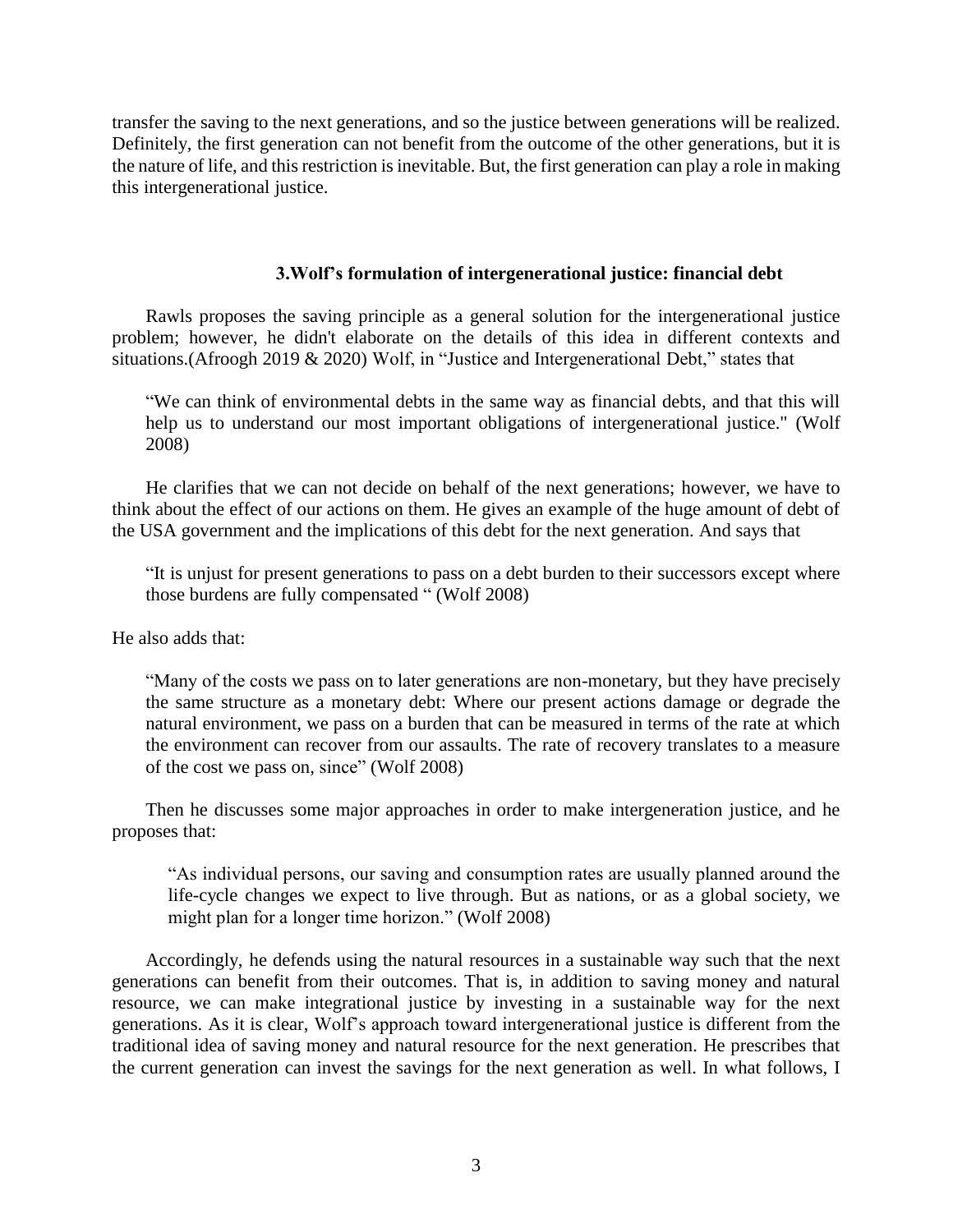want to go beyond this and state that it is not rational to save money or natural recourse if we, the current generation, can produce sustainable and resilient systems.

### **4. Sustainability and community resilience for intergeneration justice**

I agree with Rawls' main idea in saving principle, which says we have to consider the rights of all individuals in all generations in the original position. It seems to me that making intergenerational justice would not be possible without caring about the next generations. However, I think we don't need to follow a traditional sense of "saving" – that is, saving some amount of money or natural resources for the next generations and don't use them. We need some new interception of "saving" in the Rawls' saving principle.

I agree with Wolf's idea of investing in a sustainable way for the next generation. I also think that all resources are not material ones, and we also need to care about non-material resources and opportunities, like environmental resources, scientific development, political development, etc. However, I want to extend the meaning of "saving". By referring to "the problem of time," I shall show that the rational way for "saving" the resources for the next generations is "fully using" them in order to produce sustainable and resilient systems, which will guarantee the most possible outcomes for the next generation.

#### **4.1 The problem of "time"**

The fast growth of science, economy, technology, etc., shows that the problem of "time" is significant in human life development. Therefore, the delay in using or investing in natural recourse and money will cause some huge costs for current human lives as well as the next generations. It is not optimal just to save, in a traditional sense, some amount of money or recourses for the next generations, due to the fact that we are ignoring the significance of time in human life development. It is not rational to delay investment the natural recourse for the next generations, and it would be a kind of betrayal if we ignore it because this delay will cause a huge cost for the lives of the next generations.

Put it in other words, by saving, in a traditional sense, for the next generations, actually we are deciding on behalf of the next generations for their wealth. It looks a prisoner dilemma regarding the independent decision-making process (HajiAliAkbari and Esmaeili, 2021; Esmaeili and Hajialiakbari, 2021). However, we will not be rational representatives for them if we just put their wealth aside, without increasing and changing it to the better sustainable and resilient ones, which are pretty possible regarding the long time at work. A rational decision on behalf of the next generations is to "fully use" their money and natural resources in a sustainable and resilient way, such that both persevere the original money and recourse and increase it rationally in the long period of time. In this way, we will prevent the cost of delay in investment in the traditional sense of "saving" and will maximize the interests of the investments as well. In what follows, I will elaborate on the two concepts of a sustainable and resilient system, which I think would be the most important constituents for a new interpretation of "saving" for intergenerational justice (Afroogh 2021).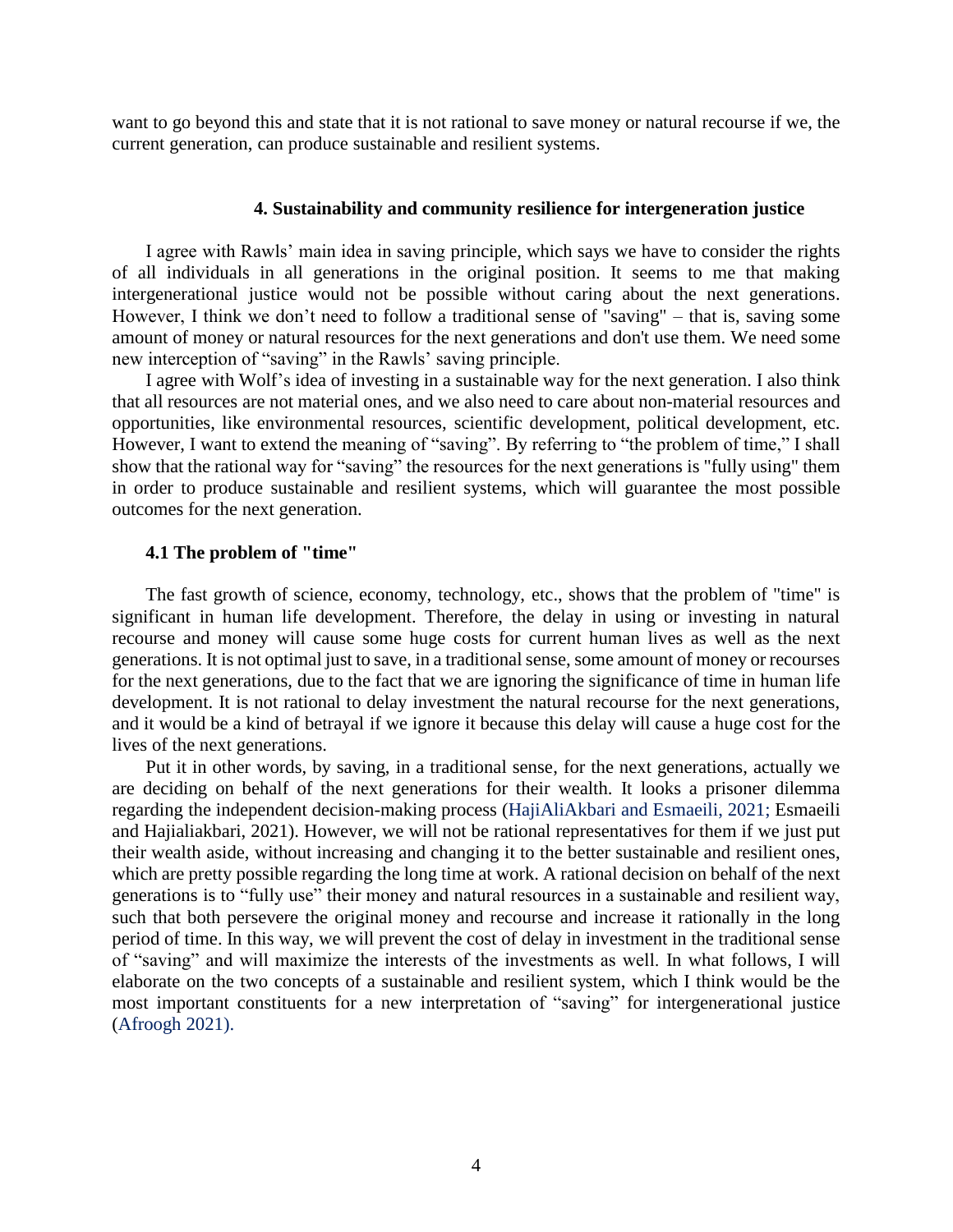### **4.2 Sustainable and resilient systems**

Since the 1980s, the concept of sustainability has been used to focus on preserving and maintaining human life, particularly for future generations focusing on justice and fairness (Mebratu 1998). Afterward, the concept of resilience was proposed as a necessary feature of an appropriate sustainable engineering system, referring to the reflective capability feature of a system (Meerow, Newell & Stults, 2016) & (Marchese, 2018).

Sustainably is an adjective for all kinds of systems and designs in human civilization. Sustainable systems and designs refer to the human system, including engineering, economical, cultural, etc., systems that preserve the original recourse and transfer it to the next generations in addition to the new achievements and outcome of these systems. For example, a sustainable engineering system is a system that uses the existing resources and adds to it, and transfer the original resources in addition to the new outcomes (of the system) to the next generation. So, we don't need to save anything for the next generation. We use all the resources, as much as possible, yet in a very smart and rational way such that we add to the original values of these resources and then transfer it to the next generation. Nowadays, a sustainable system is a huge literature in many engineering and empirical science departments, and interdisciplinary research will lead us to find the relation between those systems and social justice.

Community resilience has been recently defined in terms of recovering the capability of stakeholders, which are affected by disaster and natural hazards (Doorn, Gardoni, & Murphy, 2018). It refers to a property of sustainable systems. That is, every sustainable system ought to be communally resilient. Community resilience is actually a response to a problem for sustainable systems. The problem is that there is some huge disaster in human life, like floods, earthquakes, etc. and they will destroy all humans systems. So, we can not transfer all these systems and outcomes to the next generations, and so it is not justice. Therefore, in response to this problem, and to guarantee justice between generations, we invoke the community resilience concept. It briefly says that we have to design every institution and system such that it can overcome the natural disasters and repair and reform the system automatically to come back to the original and previous status of the system before the disaster. Therefore, by creating and using resilient and sustainable systems, we can guarantee intergenerational justice.

An inclusive community resilience aims at justice and is committed to bringing about human well-being, which refers to the well-being of each and all human individuals irrespective of their gender, sex, race, education, financial status, etc. Studies in vulnerability assessment of the communities have revealed that the socially vulnerable population experience higher hardship from natural disasters(Coleman et al. 2019). This has been shown to be rooted in individuals' higher exposure to the threats and their lower ability to tolerate the negative impacts(Lindell et al. 2006). The social inequality in the societal impacts of natural disasters suggests that current approaches have failed to meet the needs of the affected communities. This highlights the importance of incorporating justice in designing resilient infrastructure systems. Therefore, a system would be resilient only if it aims at justice and equally consider each and all individuals.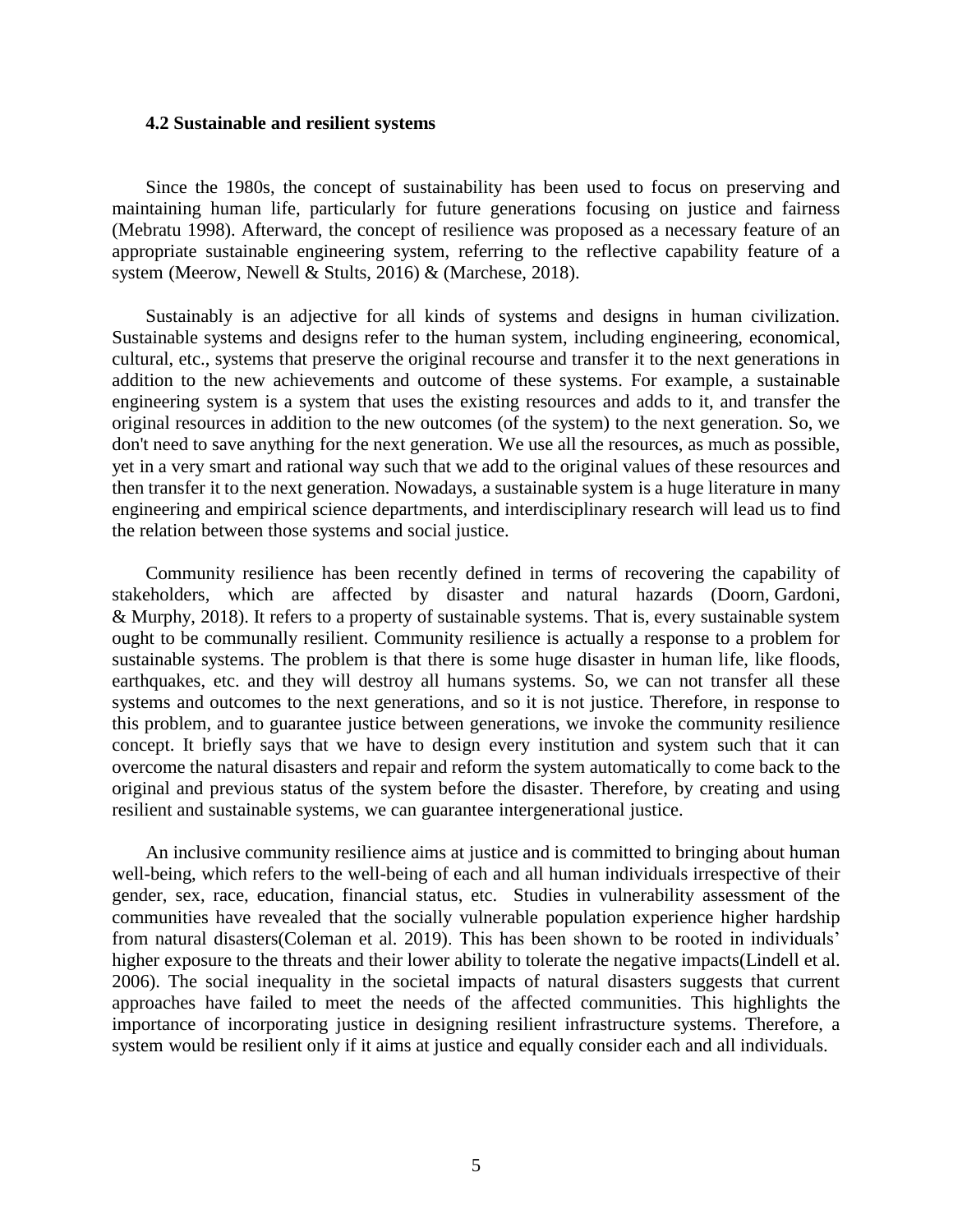## **5. Conclusion**

The traditional meaning of "saving" doesn't suffice for intergenerational justice. We have to consider the new concepts of the sustainable and resilient systems instead of the traditional sense of "saving" in order to guarantee intergenerational justice.

Regarding the problem of time, our decisions on behalf of the next generations (about their rights on natural recourse and wealth) would be rational only if we fully use the natural resources and wealth to produce sustainable and resilient systems. We have to extend the meaning of "saving" in Rawls' saving principle to the complete usage of the resources in producing sustainable and resilient systems.

### **References:**

- Afroogh, Saleh (2019). Contextual Reason and Rationality. Master's thesis, Texas A&M University. Available electronically from http : / /hdl .handle .net /1969 .1 [/186349.](http://hdl.handle.net/1969.1/186349) 10.13140/RG.2.2.21462.06726
- Afroogh, Saleh. "A Contextualist Decision Theory." arXiv preprint arXiv:2101.08914 (2021).
- Afroogh, Saleh. "De Dicto Cognitive Reason Contextualism."(2020)
- John Rawls, *A Theory of Justice*, revised edition (Harvard, 1999)
- HajiAliAkbari, Mahdi, and Shahin Esmaeili. "Prisoner Dilemma in maximization constrained: the rationality of cooperation." arXiv preprint arXiv:2102.03644 (2021).
- Shahin Esmaeili, and Mahdi HajiAliAkbari,"Robert Nozick on Prisoner's Dilemma" (2021).
- Wolf, Clark (2008): Justice and Intergenerational Debt. In: Intergenerational Justice Review 1/2008 (Vol. 8). pp. 13- 17.
- Mebratu, D., 1998. Sustainability and sustainable development: historical and conceptual review. Environmental Impact Assessment Review 18, 493 – 520.
- Meerow, S., Newell, J. P., & Stults, M. (2016). Defining urban resilience: A review. Landscape and Urban Planning, 147, 38–49. [http://doi.org/10.1016/j. landurbplan.2015.11.011](http://doi.org/10.1016/j.%20landurbplan.2015.11.011)